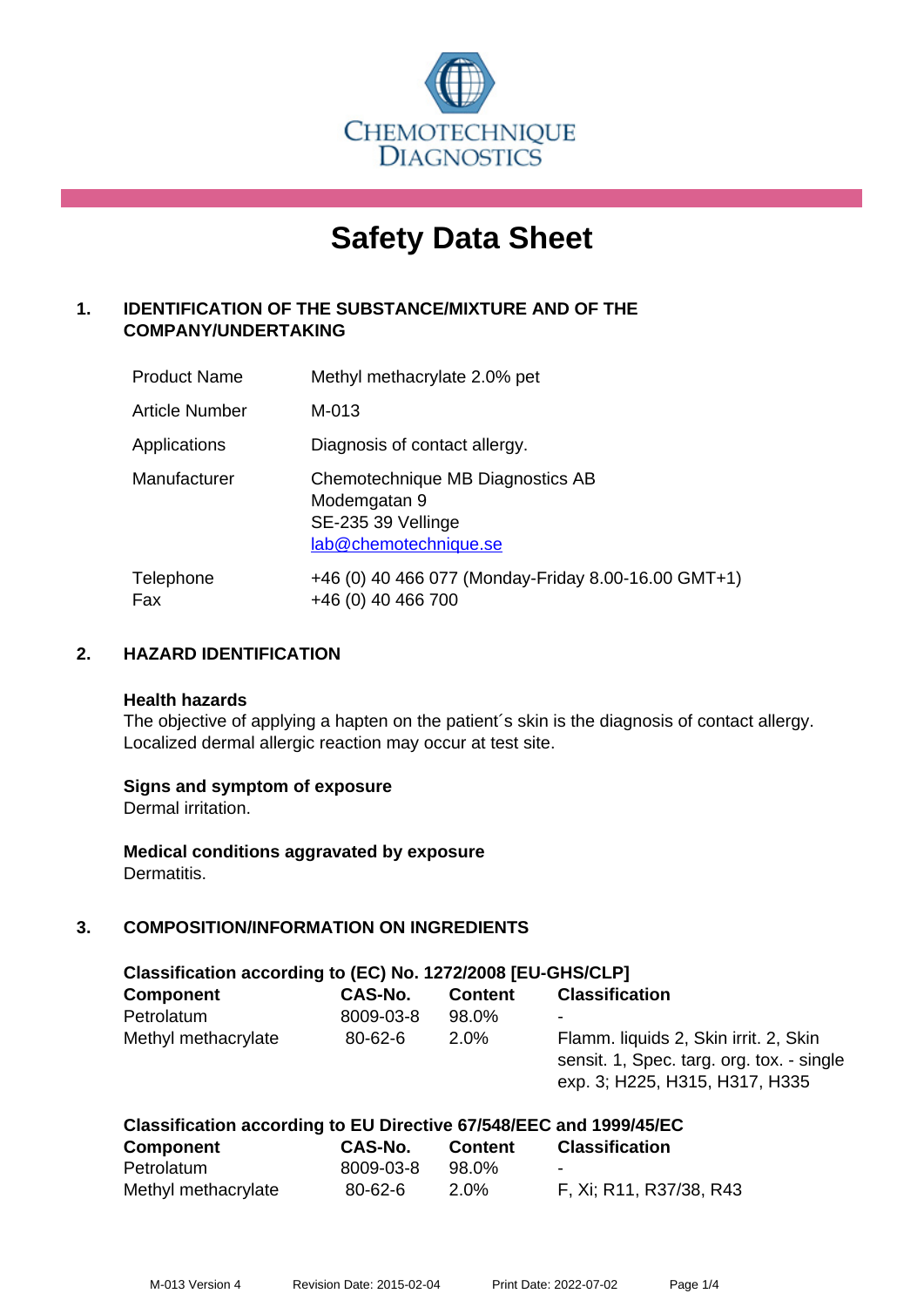## **4. FIRST AID MEASURES**

## **Emergency and first aid procedures**

Obtain medical attention.

# **5. FIRE-FIGHTING MEASURES\***

#### **Suitable extinguish media**

CO2, powder or water spray. Fight larger fires with water spray or alcohol resistant foam.

# **For safety reasons unsuitable extinguishing agents**

Water with full jet.

## **Special protective equipment for fire-fighters**

Wear self-contained respiratory protective device. Wear fully protective suit.

\*Data is shown for petrolatum only

## **6. ACCIDENTAL RELEASES MEASURES**

**Steps to be taken if material is released or spilled** Contain and place in a closed container.

# **7. HANDLING AND STORAGE**

**Precautions to be taken in handling and storage** Store dark at 5-8°C. Avoid extended exposure to light. FOR EXTERNAL USE ONLY.

# **8. EXPOSURE CONTROLS/PERSONAL PROTECTION**

**Respiratory protection** Not required.

**Ventilation** Local exhaust.

**Protective gloves** Disposal gloves.

#### **Eye protection** Not required with normal use.

## **Work/Hygienic practices**

Wash hands after each use.

## **9. PHYSICAL AND CHEMICAL PROPERTIES**

Odour **Odourless** 

Appearance Ivory White Semi-solid

Melting point\* 50-55° C Flash point\*  $>100^{\circ}$ C

Boiling point\* No data available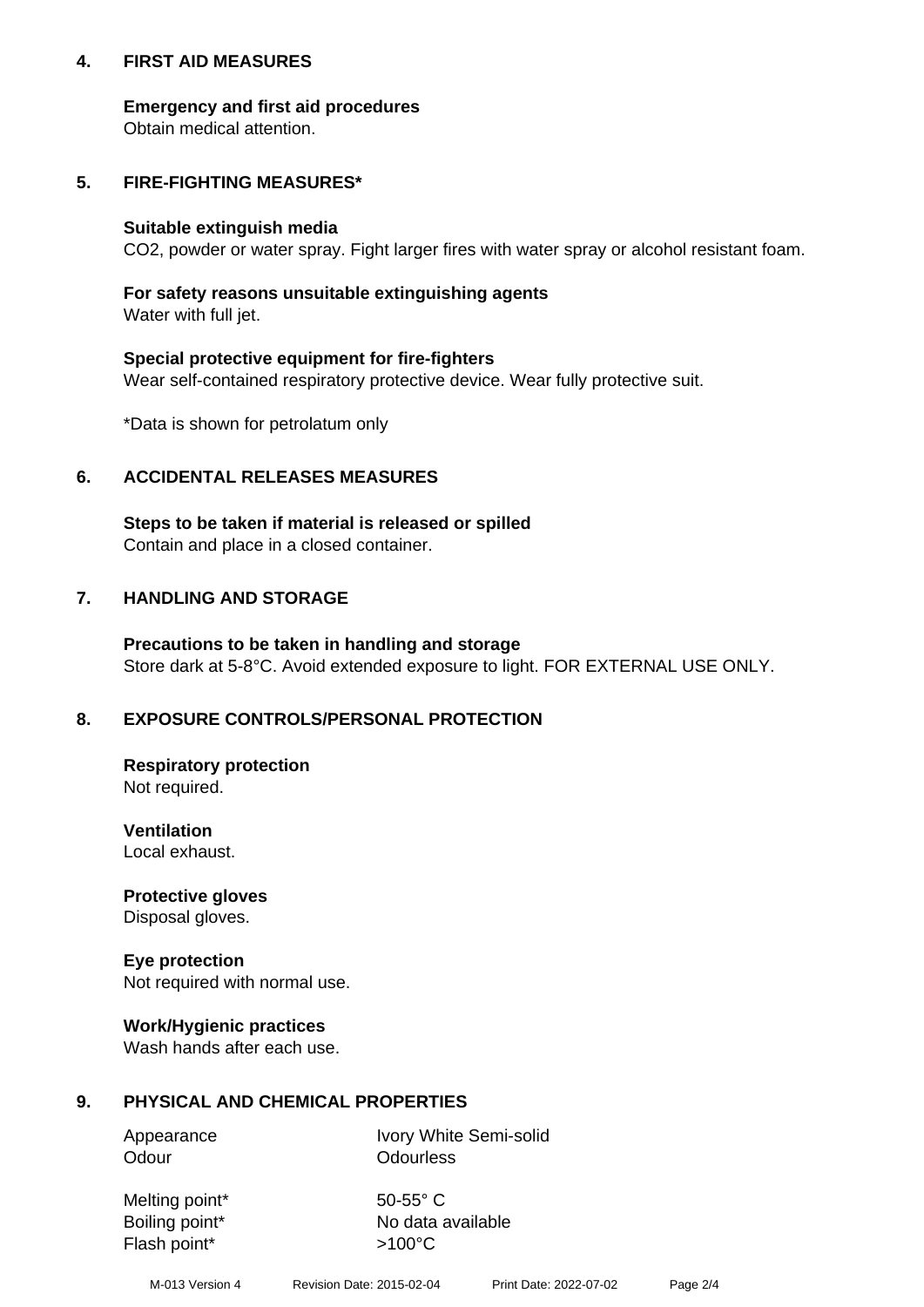Density\* No data available. Solubility in/Miscibility with Water\*

Self ignition\* Product does not self ignite. Danger of explosion\* Product does not present an explosion hazard. Insoluble

\*Data is shown for petrolatum only

# **10. STABILITY AND REACTIVITY**

#### **Incompability**

May react with strong oxidizing agents.

#### **Stability**

Stable at recommended storage conditions.

#### **Hazardous byproducts**

Combustion may generate CO, CO2 and other oxides.

**Hazardous polymerization**

Will not occur.

## **11. TOXICOLOGICAL INFORMATION**

No data available.

## **12. ECOLOGICAL INFORMATION**

No data available.

## **13. DISPOSAL CONSIDERATIONS**

#### **Waste disposal method**

Comply with federal, state/provincial and local regulation.

#### **14. TRANSPORT INFORMATION**

Not dangerous goods.

## **15. REGULATORY INFORMATION**

The classification is according to the latest editions of the EU lists, and extended by company and literature data.

#### **16. OTHER INFORMATION**

#### **Text of H-statements and R-phrases mentioned in Section 3**

| Flamm. liquids 2                                        |                           | Flammable liquids (Category 2)                                             |          |  |
|---------------------------------------------------------|---------------------------|----------------------------------------------------------------------------|----------|--|
| Skin irrit. 2                                           |                           | Skin irritation (Category 2)                                               |          |  |
| Skin sensit. 1<br>Spec. targ. org. tox. - single exp. 3 |                           | Skin sensitization (Category 1)<br>Specific target organ toxicity - single |          |  |
| M-013 Version 4                                         | Revision Date: 2015-02-04 | Print Date: 2022-07-02                                                     | Page 3/4 |  |